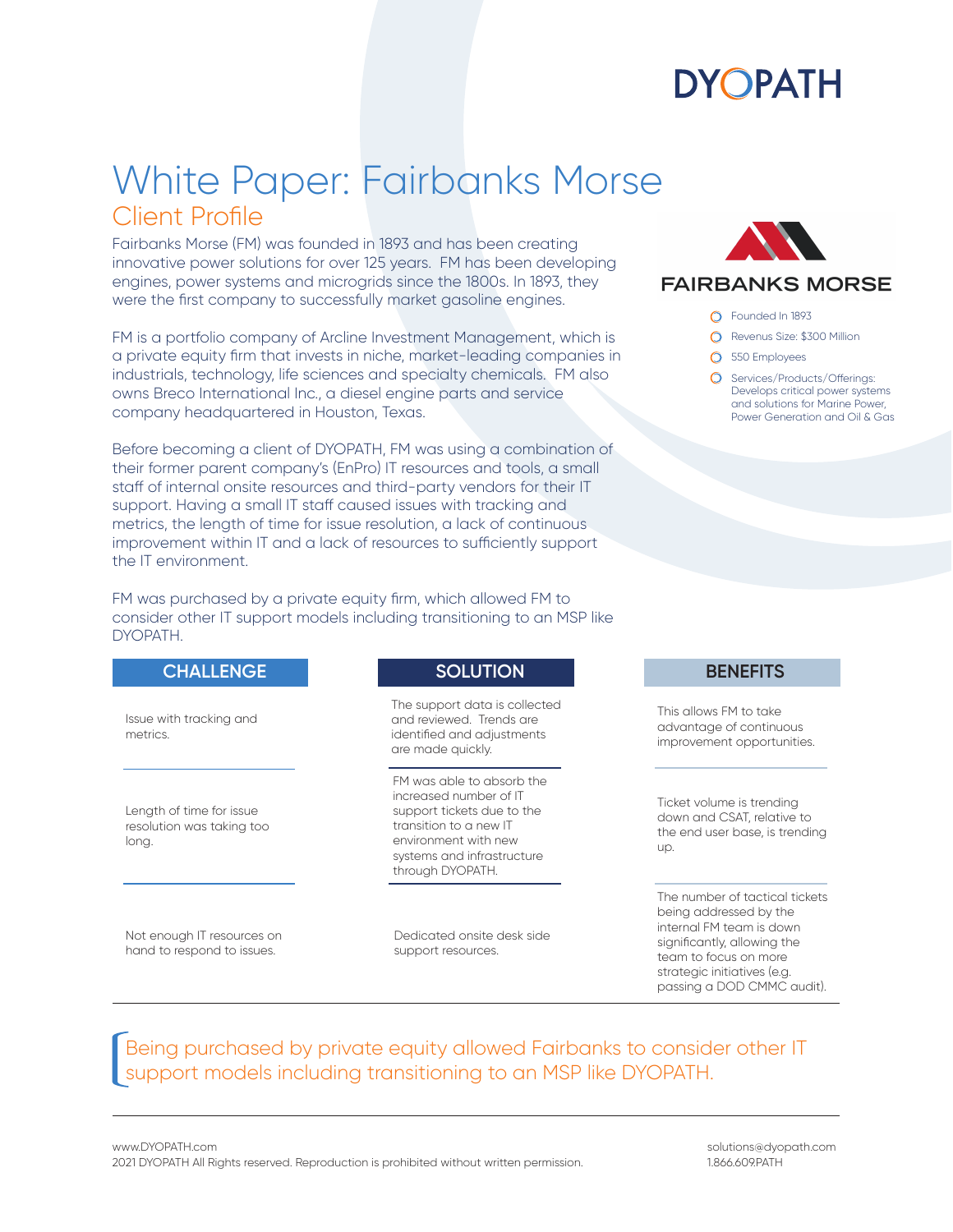# **DYOPATH**

### **Summary**

FM chose DYOPATH for their IT support for a number of reasons. One of the top reasons is because DYOPATH has experience with "carve out"/divestiture projects.

FM is a Department of Defense contractor and needed to implement advanced security solutions which DYOPATH was able to provide with advanced cybersecurity capabilities.

Another reason DYOPATH was chosen was because of their ITIL aligned support. ITIL (Information Technology Infrastructure Library) is a set of best practices processes for delivering IT services. This ensures technology remains relevant to the business.

A flexible outsourcing model is another reason for FM's decision. DYOPATH can scale the IT support as additional acquisitions are made.

DYOPATH could offer a combination of shared and dedicated services, as well as remote and onsite support staff. This was a major reason in the decision to choose DYOPATH. With an initial lack of IT resources, this helped solve many resource issues, which led to an improvement within IT overall.

The transition from FM's parent company to their own IT environment went relatively well and support has been good.

Fairbanks Morse is pleased with their selection to outsource IT support to DYOPATH.

DYOPATH has been able to provide Program Management, remote service desk, remote monitoring and management, cloud consulting, cybersecurity support and onsite desk side support resources.

The transition to outsourcing IT support started in March 2020, at the onset of the COVID-19 Pandemic. Although transition to a new IT

environment and new service provider during a pandemic presented unique challenges, the transition occurred on-time, within budget and with very little disruption to business operations.

### **Success for Fairbanks Morse leads to:**

Reliability within their IT infrastructure. The number of problem tickets being addressed is down significantly, allowing the IT team to handle more strategic initiatives, such as passing a DOD CMMC audit.

FM is pleased with their selection to outsource IT support to DYOPATH. It has allowed FM to successfully migrate from their former parent company, stabilize the new environment and focus on enhancements relative to network, systems, and end users.

Having an IT Outsourcing program dedicated to FM's needs has increased CSAT scores relative to the end user base.

Also, FM knows that they can count on DYOPATH for support on a wide range of technologies (security, cloud, collaboration, etc.) that needed to be deployed to meet business requirements.

Lastly, the support cost model is less overall as it is outsourced versus having to hire a range of internal dedicated resources to support each of the functional areas.